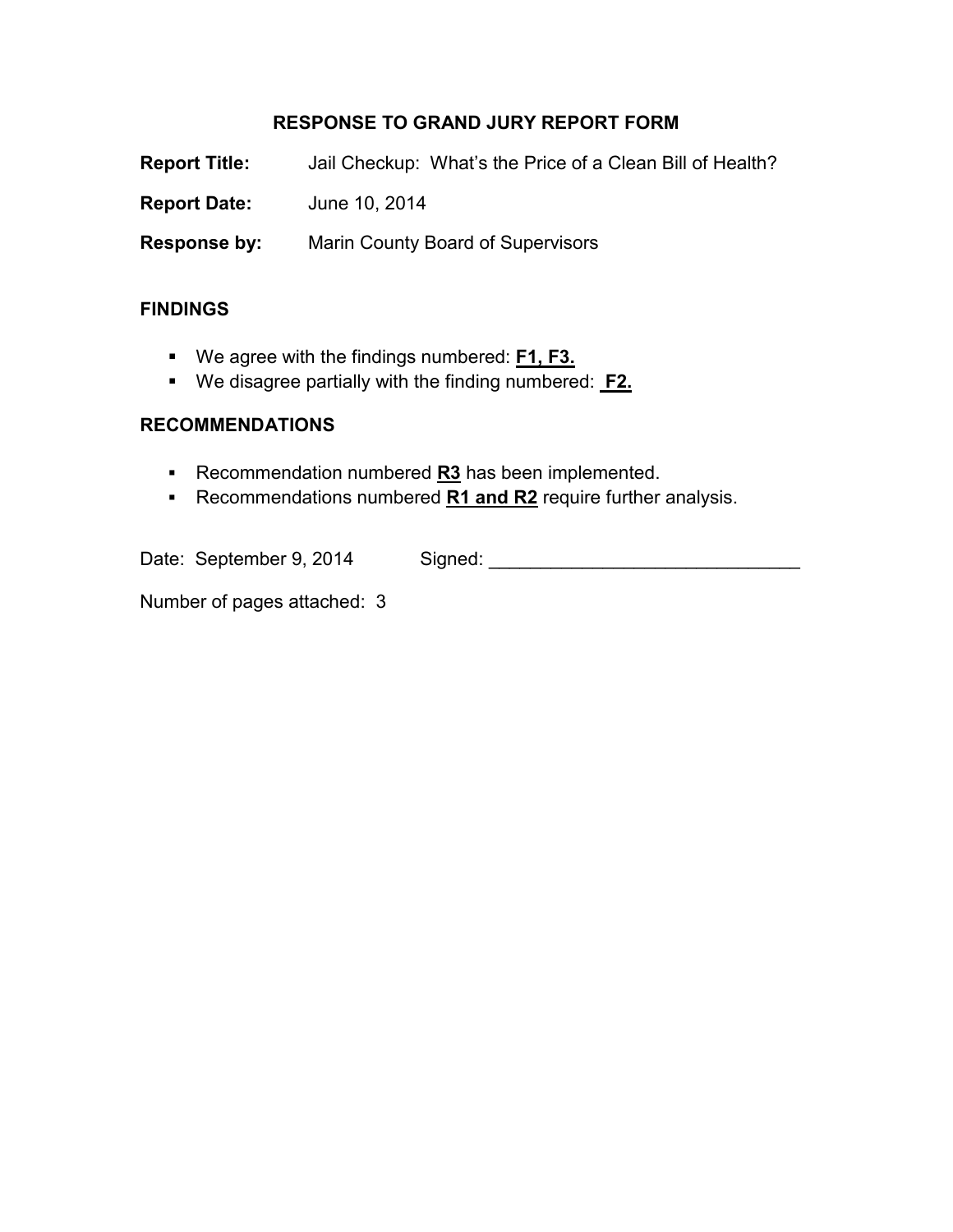#### **Marin County Board of Supervisors**

Response to Findings and Recommendations from Grand Jury Report "Jail Checkup: What's the Price of a Clean Bill of Health?"

### **FINDINGS**

**F1: The cost of health care in the Marin County Jail has increased and is likely to continue to increase if the services are continued at the current level and funded as currently provided.** 

Response: Agree.

**F2: Providing involuntary psychiatric medication by the Marin County Psychiatric Emergency Service on a one-time emergency basis (rather than at the Santa Clara Jail after transport) is likely to reduce costs and to improve patient care in some instances.** 

Response: Partially Disagree.

Admission of inmates to the Santa Clara facility is for inpatient care to assess and stabilize the inmate's condition over a period usually of weeks rather than for one day for the provision of one-time emergency medications. The Santa Clara facility, unlike Marin County Psychiatric Emergency Services (PES), is not intended for one-time crisis intervention inclusive of one-time emergency administration of involuntary medications.

The administration of one-time emergency medications at Marin County PES may be beneficial in stabilizing an acute psychiatric crisis and may contribute in some instances to the inmate's willingness to subsequently accept voluntary medications. However, cost savings are undetermined at this time and intervention at PES might not be appropriate or sufficient for all inmates in need of involuntary medication.

**F3: Enrolling eligible inmates in expanded Medi-Cal under the Affordable Care Act would save the County a modest amount of money while the inmates are incarcerated and would improve the transition to outside health care when the inmate is released.** 

Response: Agree.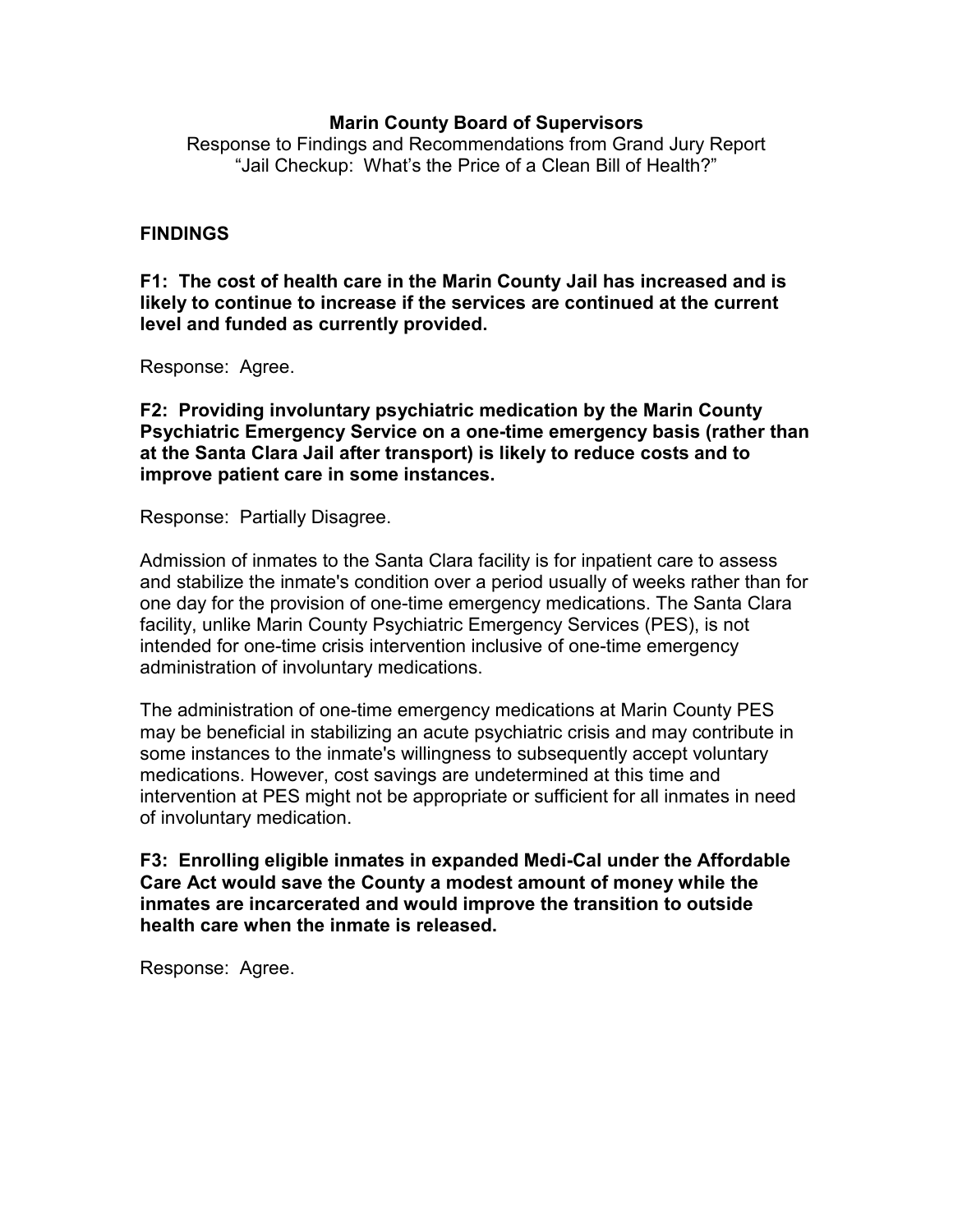### **RECOMMENDATIONS**

### **R1: Explore the option of contracting for medical, mental health and dental services at the Jail with a high quality correctional provider, rather than providing these services with County employees.**

Response: This recommendation requires further analysis.

Health care costs in the Marin County Jail are higher than those reported by other counties that provide health services via a private contractor. Cost is only one factor in a more important comparison, namely "value for dollars spent." Value in health care can be difficult to measure, particularly in an environment such as a jail facility where stays are brief and outcomes are often unmeasured. Despite these limitations, a more meaningful comparison of service delivery models should include the services provided and the health outcomes achieved from those services.

There are other factors that contribute to the trend in rising costs for medical services. These include an increasing proportion of the detention population with chronic physical and mental illnesses. Compounding this trend are longer stays in detention as a result of the shift of State prison inmates to local county jails.

Health and Human Services (HHS) is recommending that staff, working with qualified health expertise, undertake a review of its services with particular attention to health outcomes achieved by the current system of care. These measurements should become the framework for comparison with alternative models of care delivery and act as drivers for its own performance improvement. Staff will consider the outcomes of the study and present a policy recommendation to the Board informed by its results.

### **R2: Develop procedures for providing involuntary psychiatric medication on a one-time emergency basis in Marin County, rather than sending the inmate to the Santa Clara Jail for this service.**

Response: This recommendation requires further analysis.

Health and Human Services (HHS) is currently exploring options to administer one-time emergency medications for jail inmates, including the feasibility and cost of administering medications at the Psychiatric Emergency Services (PES) site. If an inmate is transported to PES, HHS would incur costs for transporting them, costs for providing PES services, and costs for a Sheriff's Deputy to escort and attend the inmate to PES while an assessment is conducted. HHS has consulted with jail mental health programs around the Greater Bay Area regarding their practices, policies and procedures for involuntary medications. Some preliminary work has been completed in developing policies and procedures for Marin, but these will require further development in conjunction